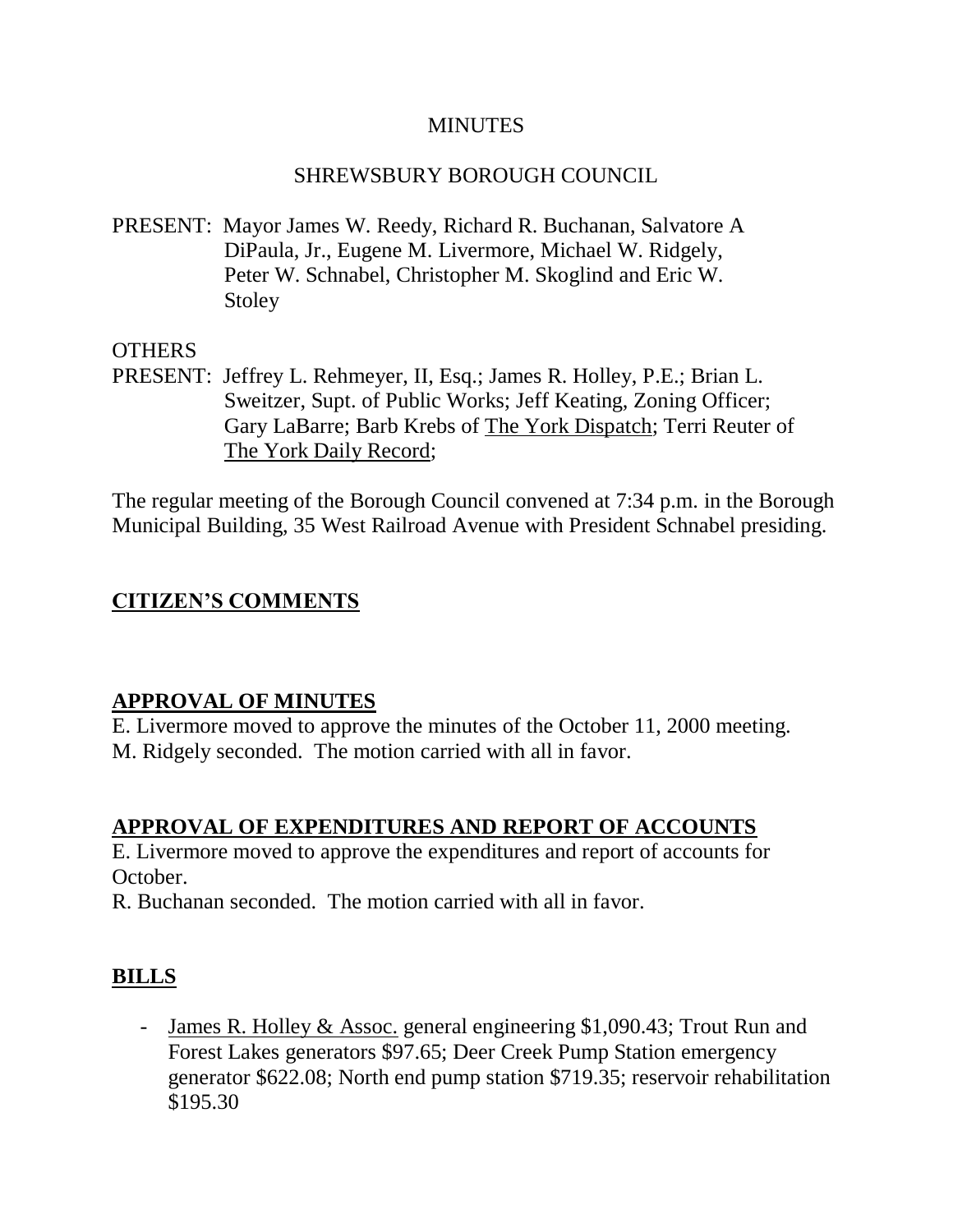- Geological Services, Inc. out of scope meeting draft report \$1,040.00
- S & T Painting, Inc. reservoir rehabilitation \$60,200
- Countess Gilbert Andrews sewer account \$626.00; water account \$194.00
- Slonaker McCall maintenance building renovation \$8,079.37
- Harry L. McNeal, Jr., Esq; zoning hearings \$1,249.50
- Barton Associates maintenance building generator \$277.20
- Velda Nickell bookkeeping services \$505.00

M. Ridgely moved to approve the above bills. S. DiPaula seconded. The motion carried with all in favor.

# **SUBDIVISION AND LAND DEVELOPMENT BUSINESS**

### **Zoning Officer**

Village merchants would like to erect a banner across Main Street announcing their Christmas open house and PADOT needs a resolution.

R. Buchanan resolved to approve the placement of the banner with PADOT's permission.

#### Assembly of God

Jeff said the Church is asking permission to begin construction prior to a zoning change and/or zoning hearing board approval for their expansion. Sol. Rehmeyer will provide a copy of a recent case to the Church to use in their variance request. Council cannot authorize the starting of the construction and the Church should apply for a variance by the Friday deadline.

### **Water & Sewer** – Richard R. Buchanan

#### Reservoir Rehabilitation

The reservoirs are back in service but the project is not entirely completed. The vault to enclose the valves will not arrive until December; the ground around the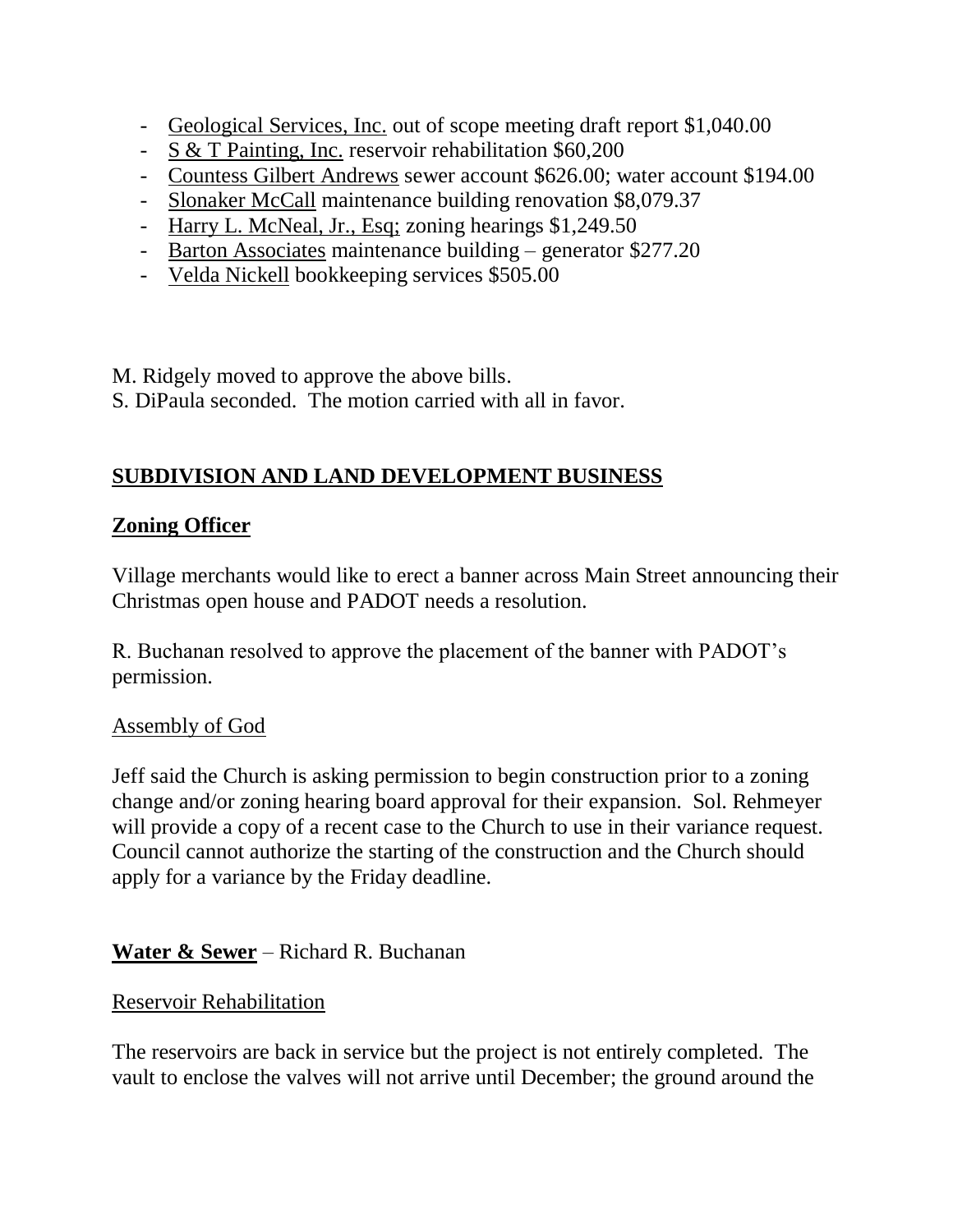reservoir needs to be lowered to prevent roots from infiltrating the concrete and a fence will be installed around the entire complex.

#### Wellhead Protection

The next meeting is tomorrow morning. Prior to the meeting, Shrewsbury Borough and Township will discuss potential ordinances to coincide with the Plan.

# **Public Roads and Lighting** – Christopher M. Skoglind

A resident has been turning the breaker off on a streetlight that is located in front of his property. Our electrician inspected the light after residents complained and the resident admitted to turning the light off. He has been told to leave the light alone. We will pay the electrician's bill this time but if it happens again, the bill will be forwarded to the resident.

### Reflective Triangles – Speed Limit Signs

The Southern Police have recommended we add reflective triangles to speed limit signs on Highland Drive, Sunset Drive and Northbrook Lane.

#### 38 West Forrest Avenue

The resident has had his fence struck twice by trucks making the bend. PADOT has looked at the corner and they say they can put reflective tape on the curb. Some type of post could be placed behind the curb according to PADOT either by the property owner or by the Borough. The property owner could also move the fence back.

### **Public Lands, Buildings and Finance** – Michael W. Ridgely

#### Budget

Council reviewed the budgets which are in balance.

M. Ridgely moved to tentatively approve the 2001 budget. E. Livermore seconded. The motion carried with all in favor.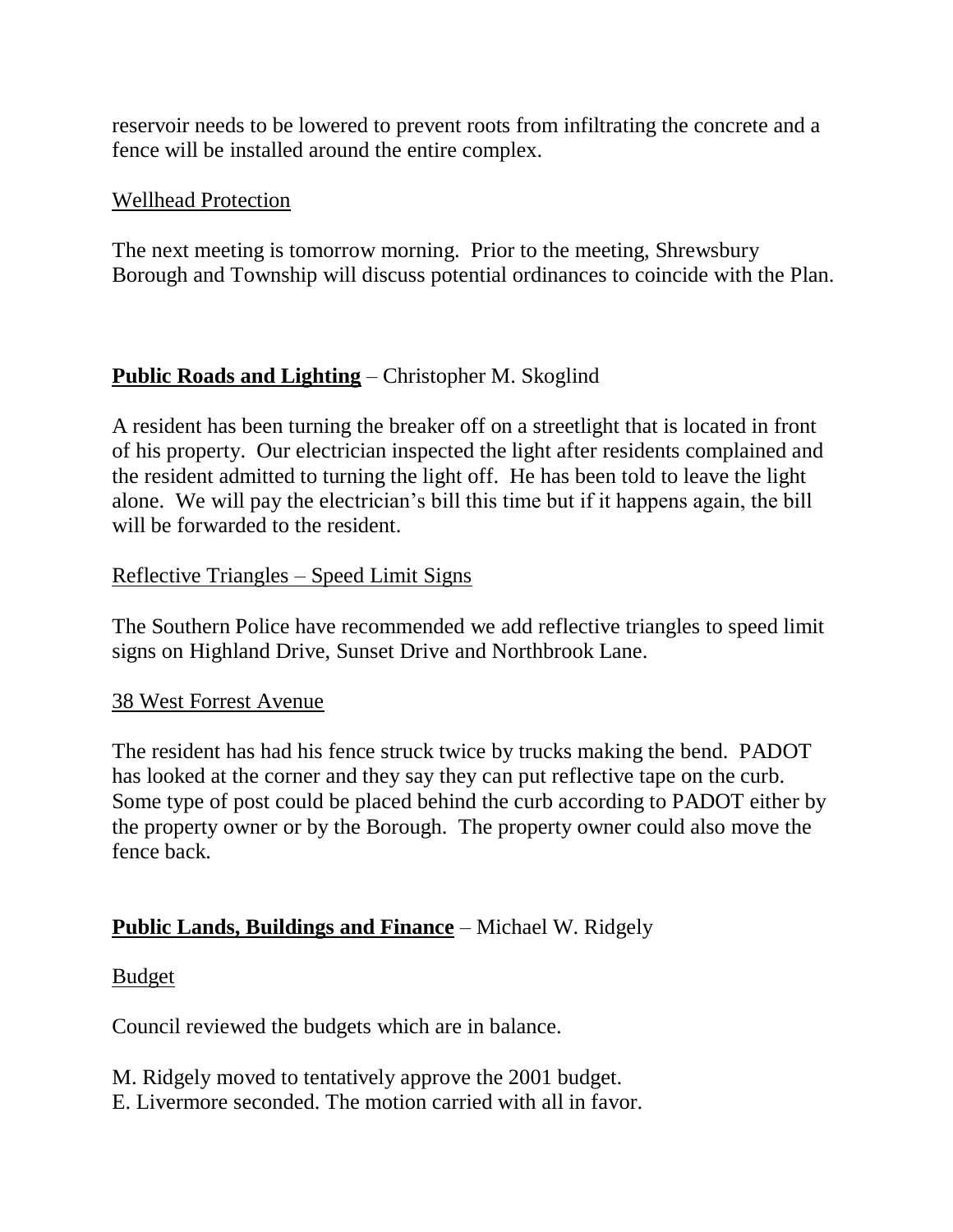### Temporary Office Trailer

The Secretary obtained prices from three companies.

M. Ridgely moved to approve the rental of a 48 x 13'10" classroom trailer at a rental rate of \$425 a month with \$150 per month miscellaneous charges. E. Livermore seconded. The motion carried with all in favor. Skirting and steps should also be ordered.

#### Comsite Lease

Sol. Rehmeyer sent a letter asking for a shorter lease time and to inquire about annual increases.

# **ENGINEER'S REPORT**

### 2000 Street Project

The contractor was not able to fulfill his contract. We will re-bid the contract next year and include additional paving on West Forrest Avenue. We should be able to bid the project in March or April and include a liquidated damages clause.

C. Skoglind moved to not extend the paving contract and to re bid the project next spring.

E. Stoley seconded. The motion carried with all in favor.

### **SOLICITOR'S REPORT**

#### Hopewell Township

Sol. Rehmeyer will be arguing the injunction on December 4 in Commonwealth Court.

Year-end Tax Ordinances

The ordinances will be advertised for adoption at the December 28 year-end meeting.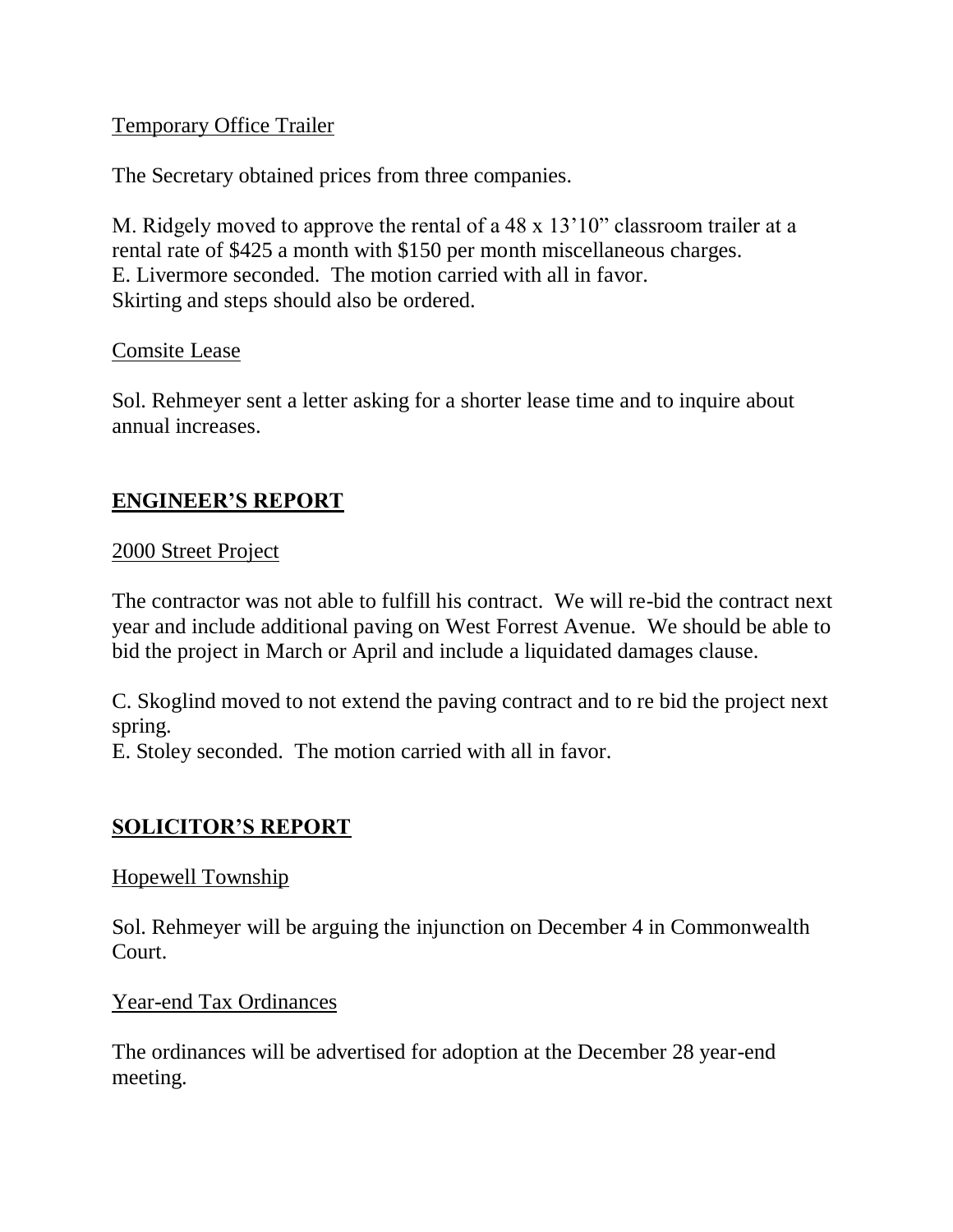# **Public Safety, Welfare & Personnel** – Salvatore A. DiPaula, Jr.

The Public Works Department and the Office staff received plaques from the Southern Regional Police Department for dedicated service.

## Hemler/ACS Contract Renewal

E. Stoley moved to approve the 2001 contract renewal with Hemler/ACS. C. Skoglind seconded. The motion carried with all in favor.

### S.P.C.A. Agreement

The agreement calls for an annual flat fee of \$360.00.

E. Livermore moved to approve the agreement for next year calling for a flat \$360.00 fee. C. Skoglind seconded. The motion carried with all in favor.

# **Secretary's Report** – Cindy L. Bosley

### Tree Lighting

The tree lighting is scheduled for Sunday, December 3 at 6:00 p.m.

# **York Area Earned Income Tax** – Eugene M. Livermore

No report.

# **Recreation/Regional Recreation** – Eric W. Stoley

The SRRB is looking at taking over some of the field maintenance. The next regional recreation meeting will be January 25. The intergovernmental agreement will be revised to include a withdrawal/penalty clause to require a one year notice period and a penalty payment of maybe 25% the year the withdraw is effective.